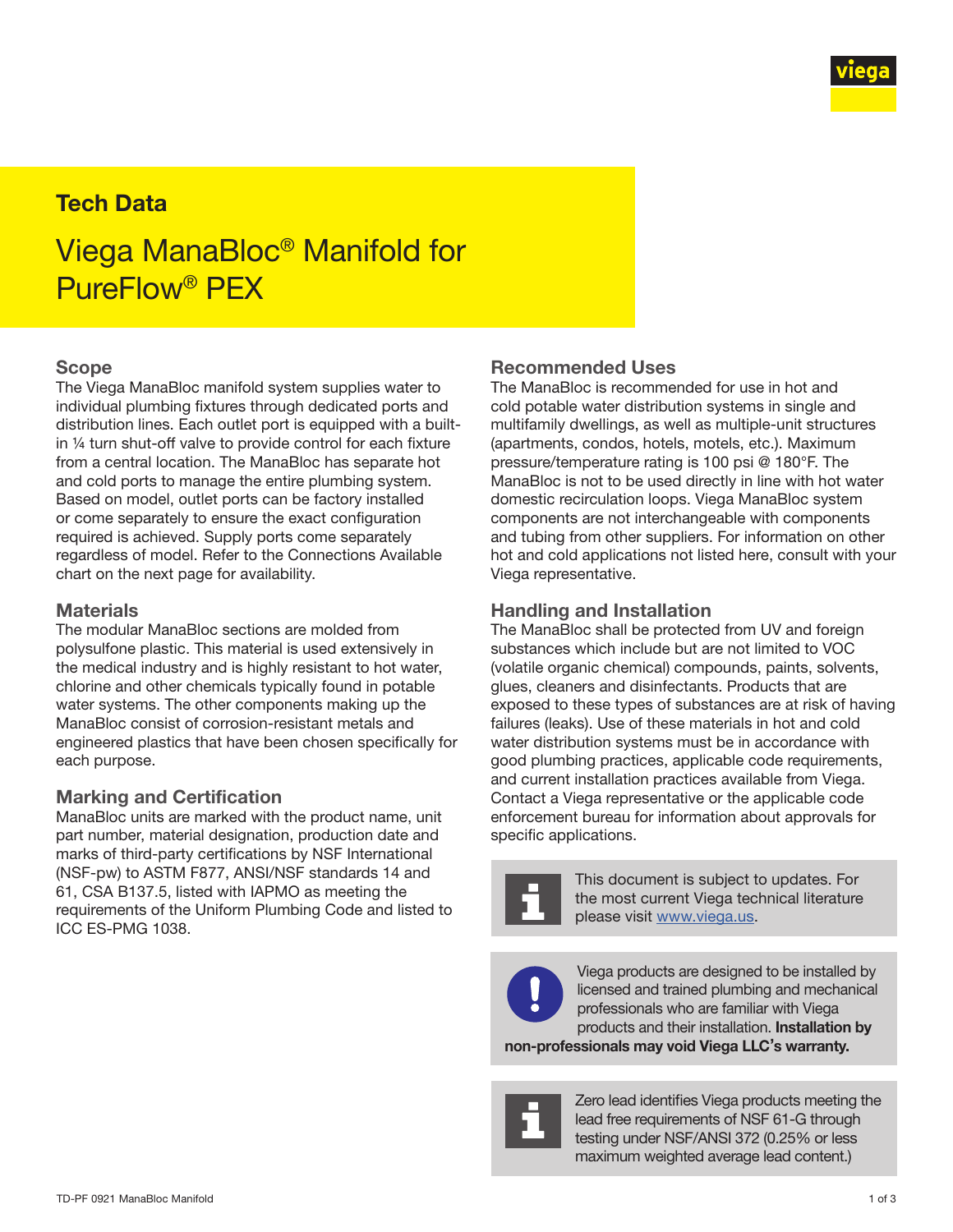

#### Capacities and K-Factor

| <b>Specifications</b>                                            | <b>English Units</b>                                            | <b>SI Units</b>                                                                                                      |
|------------------------------------------------------------------|-----------------------------------------------------------------|----------------------------------------------------------------------------------------------------------------------|
| Main Waterway (each side)                                        | $1\frac{1}{4}$ "                                                | 31.8mm                                                                                                               |
| Main Inlet/Outlet Connection                                     | 1" Male NPSM                                                    |                                                                                                                      |
| <b>Outlet Ports</b>                                              | $%$ CTS and $\frac{1}{2}$ CTS                                   | 9.5mm and 12.7mm                                                                                                     |
| Outlet Port Rating (each)<br>(@ 8 FPS tubing velocity)           | $\frac{3}{8}$ " - 2.5 GPM<br>$\frac{1}{2}$ " - 4 GPM            | $\frac{3}{8}$ " - 9.5 LPM<br>$1/2$ " - 15.1 LPM                                                                      |
| Outlet Port K-Factor                                             | $\frac{3}{8}$ " - 35<br>$\frac{1}{2}$ " - .21<br>$(PSI=KxGPM2)$ | $\frac{3}{8}$ " - 1.66 x 10 <sup>-3</sup><br>$\frac{1}{2}$ " - 9.997 x 10 <sup>-4</sup><br>(BAR=KxLPM <sup>2</sup> ) |
| Main Bore Flow Capacity (each side)<br>(2015 IPC Table 604.10.1) | 31 GPM                                                          | 117.3 LPM                                                                                                            |
| Main Bore Through Feed K Factor<br>(36 Ports with "Y" Block)     | 0.012<br>(PSI=KxGPM <sup>2</sup> )                              | 56.98x10-6<br>(BAR=KxLPM <sup>2</sup> )                                                                              |
| WSFU Capacity (each side)<br>(2015 IPC, table E103.3(3))         | 60                                                              |                                                                                                                      |

#### Quality Assurance

When the product is marked with the ASTM F877 designation, it affirms that all ManaBloc manifold control units are factory-assembled and pretested prior to delivery to the field. Viega utilizes protective packaging to reduce risk of damage during shipping and storage. ManaBloc manifolds are not intended to be fabricated or disassembled in the field. ManaBloc manifolds are intended for potable water use only.

#### **Certifications**

- cNSF<sup>®</sup>us pw-G
	- Zero Lead listing meeting
	- California AB 1953 and Vermont Act 193
	- NSF International Performance and
	- Health Effects (Standards 14 & 61)
	- NSF certified to CSA B137.5 (Canadian Standards Association)



■ ICC ES-PMG™ 1038 plumbing applications



■ IAPMO Certified

### Connections Available

| <b>Connection</b>                           | <b>Polymer</b> | <b>ZL Bronze</b> | Polybutylene <sup>1</sup> |  |
|---------------------------------------------|----------------|------------------|---------------------------|--|
| <b>Press</b>                                | $O2$ S         | ΟS               |                           |  |
| Crimp                                       | $\Omega^2$ S   |                  | ∩2                        |  |
| Compression                                 |                |                  |                           |  |
| <b>MPT</b>                                  |                |                  |                           |  |
| $O =$ Available connection for outlet ports |                |                  |                           |  |

S = Available connection for supply ports

<sup>1</sup> For retrofit applications only

2 Includes sweep configuration (angled at 12 degrees)

TD-PF 0921 ManaBloc Manifold